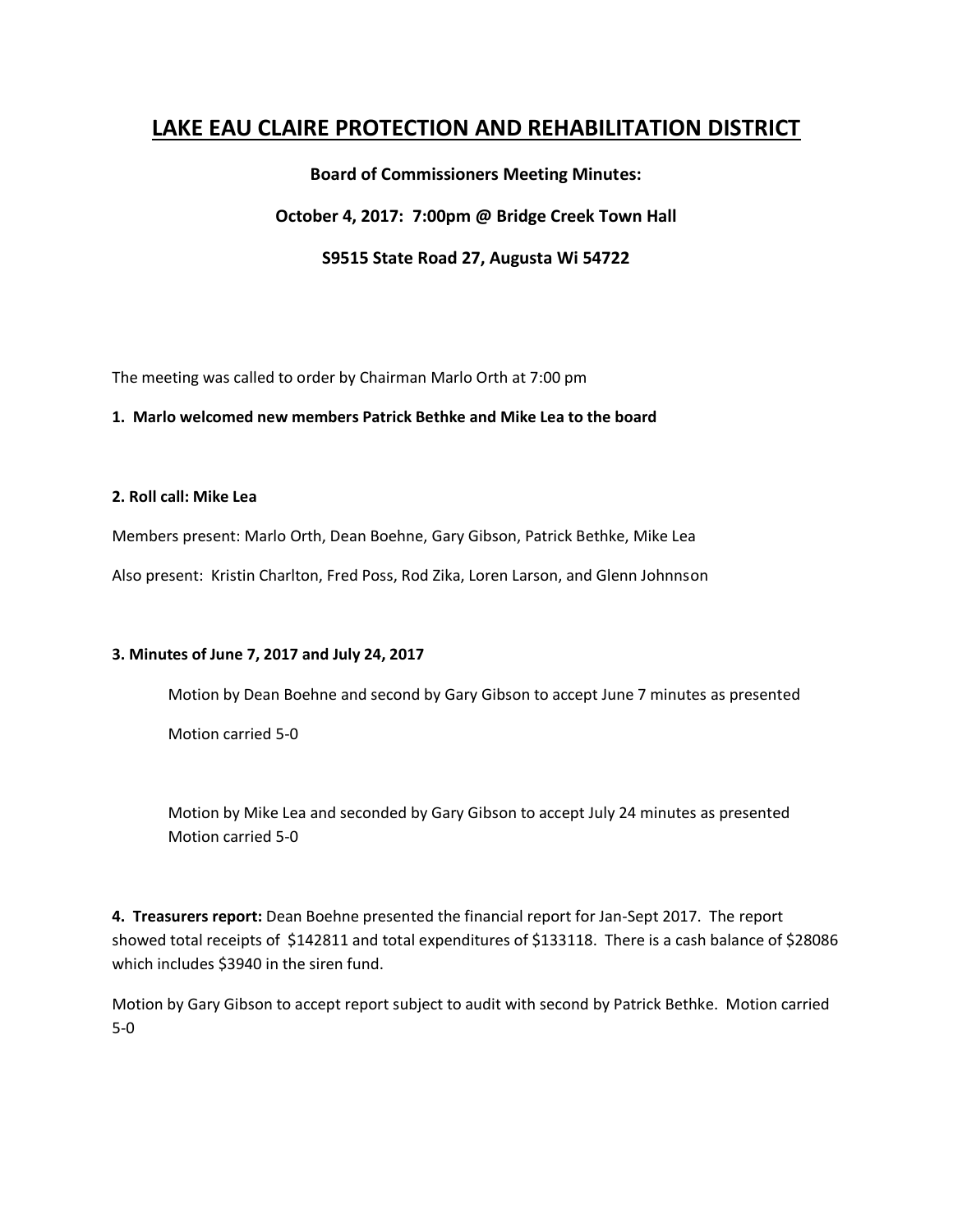## **5. Public Comment**

Fred Poss showed the new Lake Eau Claire Association brochure that was distributed to the county board among others. He thanked Gary Gibson for his advocacy at the county level for the support of Lake Eau Claire. Loren Larson suggested doing a brochure to promote the entire Watershed Coalition project. He also stressed the importance of having a study done to determine the economic value of natural resources such as the lake and watershed as a means of gaining support for rehab projects.

Rod Zika spoke about the importance of forming a technical committee to address lake rehab issues and to determine if progress is being made with the projects that have already been done. Rod has offered to be on the committee and is currently getting more members to volunteer. Rod would like the board to endorse the idea of forming the committee.

#### **6. Bills: Dean Boehne**

Dean presented a bill from AEC for surveying and engineering of the new deposit site in the amount of \$1830.26.

Motion by Gary Gibson to authorize paying the bill with a 2nd by Patrick Bethke. Motion carried 5-0.

## **7. New Deposit Site Update : Marlo Orth**

Marlo presented that Josh Pederson of Eau Claire County Parks and Forest is in contact with the DNR regarding the removal of the new deposit site from the county forest. This has not been officially approved yet but it should be soon.

## **8. Eau Claire River Watershed Update: Rod Zika**

There was more discussion on the details of forming the technical committee to monitor progress on lake rehab etc. Rod shared a study showing that voluntary conservation programs are not effective in the long run.

The board recommended the formation of the technical committee as discussed and Rod will be bringing it up at the next watershed coalition meeting as well.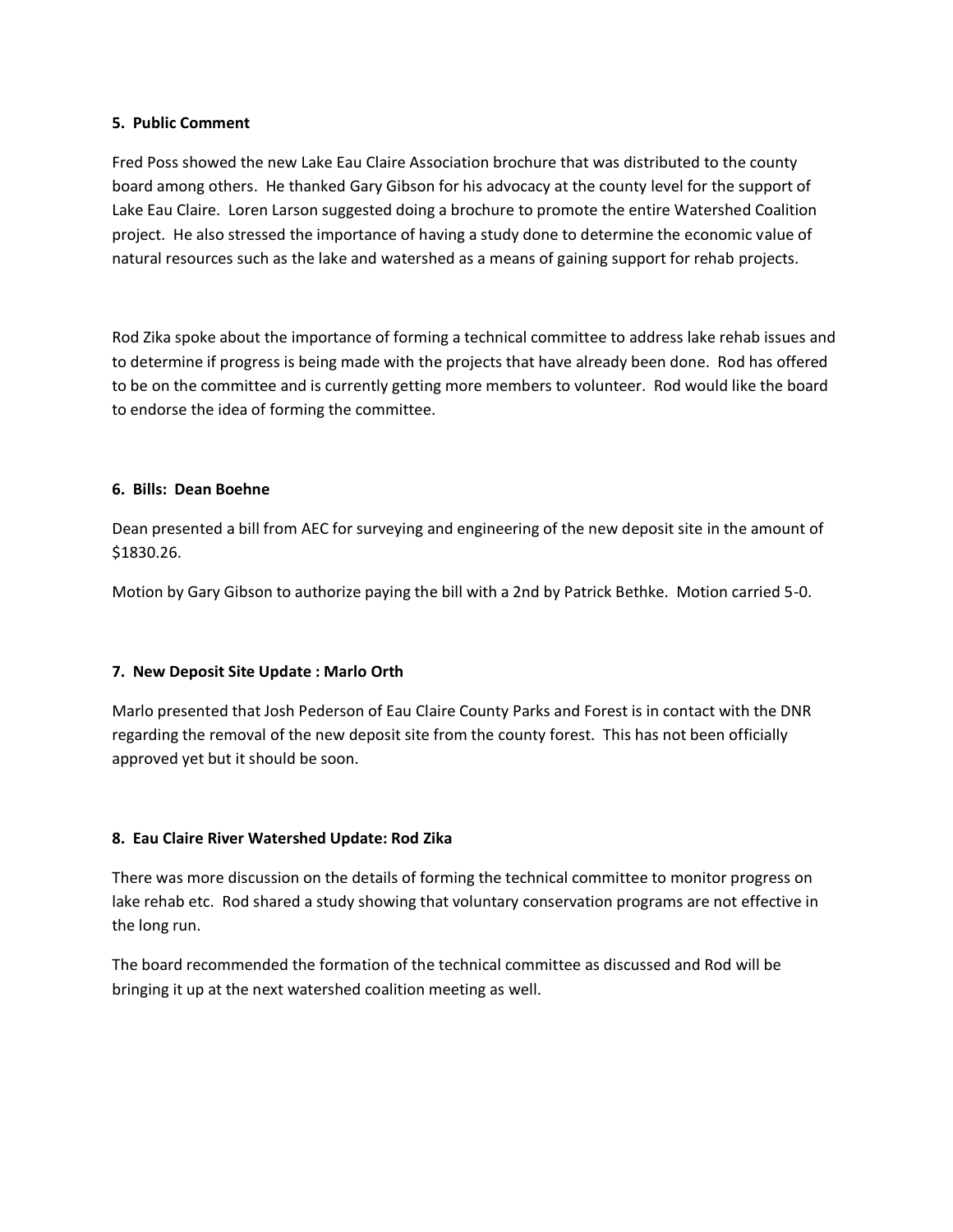#### **9. Northside Creeks Update: Fred Poss**

Fred presented a report on the Hay Creek, Muskrat Creek, Bedpost and Beach Creek projects. Fred and Dale Zank met with Opelt trucking to look at the creeks which need cleaning out. Opelt can do the work at Beach and Bedpost and will be presenting a bid. Hay Creek is full and the bank is washed out and the idea was brought up of increasing the size of the trap and rip rapping the bank. Fred brought upsome pros and cons of this project.

Pros: A larger trap will capture more sand

The association might be able to cover the cost, avoiding adding it to the tax levy

This would help even if an upstream trap were installed later

Cons: It is not the permanent fix that an upstream trap would be

It does not address the upstream sediment sources for Bedpost and Beach traps

## **10. GPT & TBWT discussion : Marlo Orth**

Marlo noted that the traps are both full and in need of emptying. Rod shared that finer particles of sediment are entering the lake and studies need to be done to determine the effects. There was discussion on whether the new equipment purchased by the county could be used for this.

**11. Eau Claire Energy solar discussion:** Dean Boehne has contacted Eau Claire Energy Coop regarding using the member solar program to purchase solar energy for running the aerators. He did not recommend it since on April 1 of each year any unused solar credit is lost. The timing of this would cause the district to lose all of the energy generated between the shutting off of the aerators and April 1. The project would not be economically feasible due to this.

**12. Lake Management Plan Director report:** Rod Zika stated that it has not been cold enough to allow for the shutting down of the aeration system yet. The water has to get cold enough to begin the fall turnover. Upcoming temperatures will be the determining factor.